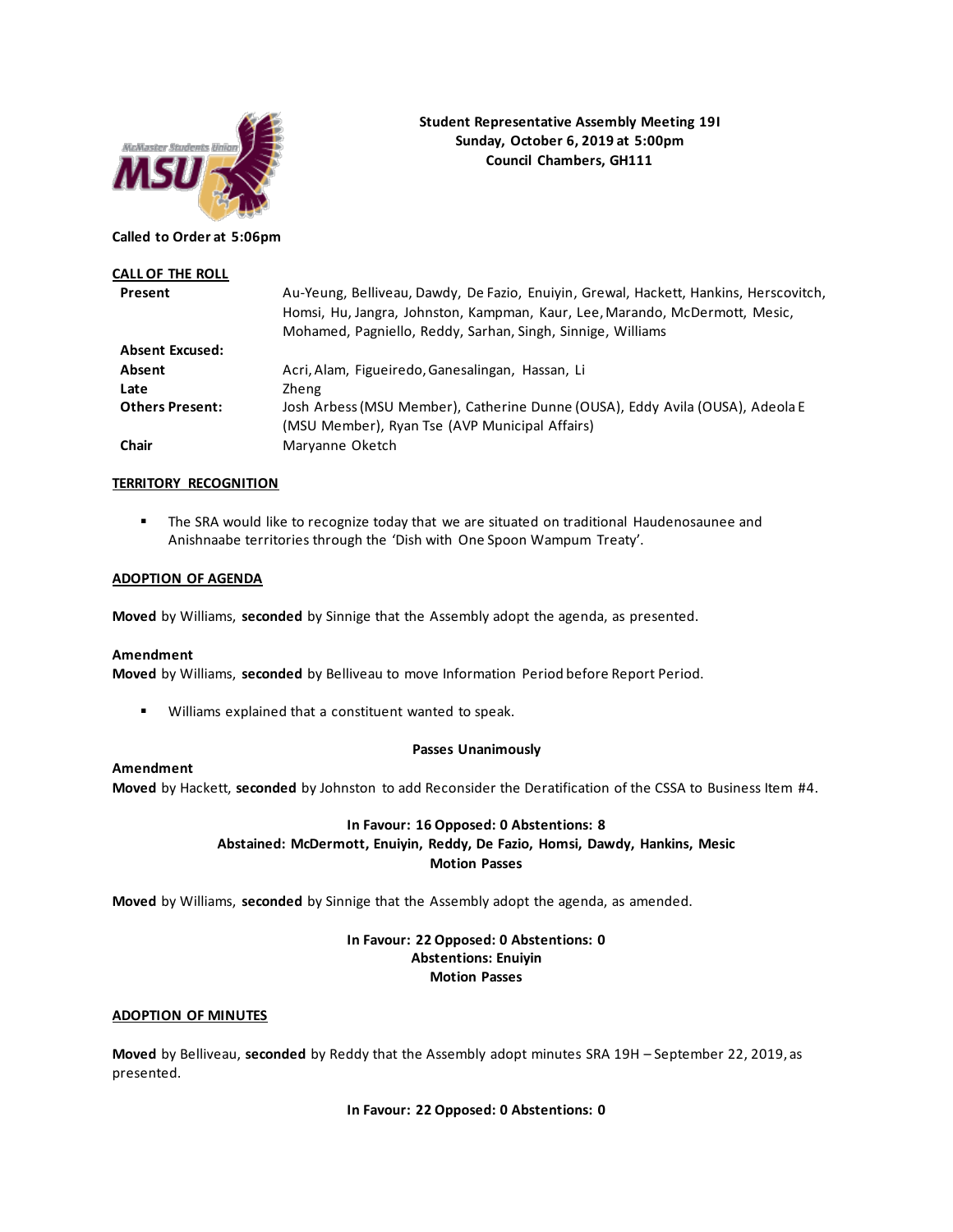#### **Motion Passes**

# **ANNOUNCEMENTS FROM THE CHAIR**

The speaker announced there is an Observer's List at the back to sign. The Speaker announced that two SRA seats were vacant, one on Humanities and on Engineering. Nominations open on Tuesday, October 8, 2019.

# **DELEGATION FROM THE FLOOR**

# **1. Ontario Undergraduate Student Alliance (Presentation Attached)**

# **Parameters**

**Moved** by Hackett, **seconded** by Marando to set parameters at 15 minutes for presentation and 10 minutes for question period.

# **Passes Unanimously**

■ Eddy Avila and Catt Dunne presented.

# **Questions**

- De Fazio asked what the three areas OUSA was debating at GA. Dunne stated they would be debating Ancillary Fees, Students with Disabilities (with a proposed name change), Sexual and Gender Diversity.
- McDermott asked if OUSA had any plans to help students protest the changes to OSAP. Dunne explained that their main approach was the letter writing campaign and through advocacy meetings.
- Pagniello asked if OUSA has ever striked within the history of its coordination. Pagniello stated that there are lots of opinions stating that lobbying against the provincial government is ineffective. Dunne stated that OUSA protested around 2004-2005, but membership has changed since then.
- McDermott asked if there were any plans outside of letter writing. Avila stated that there were no further plans at the moment, but there could be in the future if the membership agrees. Avila stated that they were meeting with more members of provincial parliament.
- Pagniello asked how many letters have been collected or written regarding the campaign. Avila stated 872, but they were looking to get 1000.

# **2. Chinese Students and Scholars Association (Presentation Attached)**

# **Set Parameters**

**Moved** by Sinnige, **seconded** Singh to set parameters at 20 minutes presentation, 5 minutes question period.

# **Amendment**

**Moved** by Marando, **seconded** by De Fazio to set parameters at 20 minutes presentation, 10 minutes question period.

Marando stated that 10 minutes is more appropriate.

**In Favour: 26 Opposed: 0 Abstained: 1 Abstentions: Sarhan Amendment Passes**

**Vote on Parameters**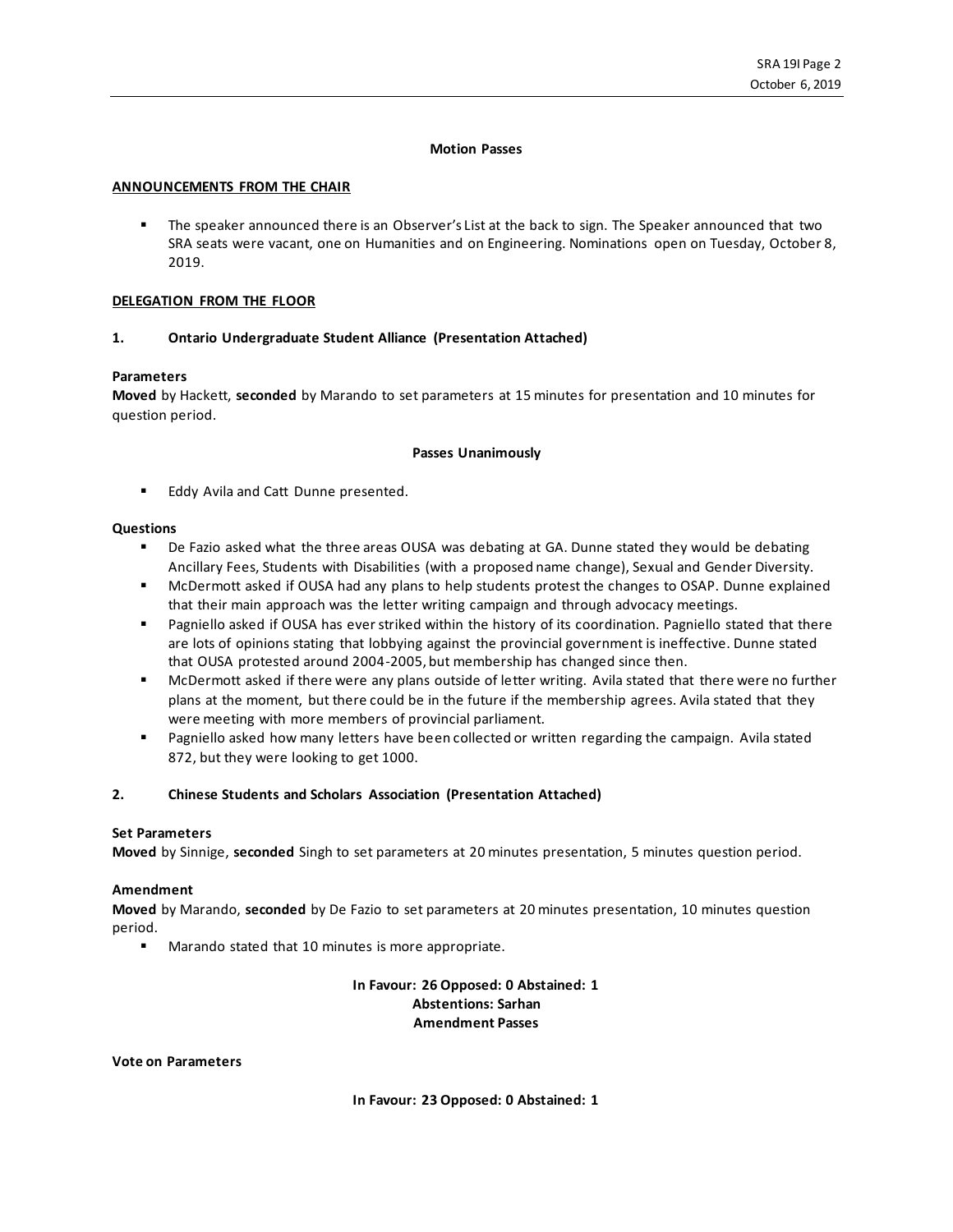# **Abstentions: De Fazio Motion Passes**

Ruiji Wang presented.

# **Questions**

- Sinnige you mentioned it was hard for you to find this information. Asked if they were an executive, should already be aware of the policies. Wang stated they were not prepared to give an answer
- Williams stated that appears to be contradicting statements
- McDermott asked if they were willing to confirm or deny anything written in the Washington Post. Wang stated that they would not respond.
- De Fazio asked if Wang is a student at McMaster University. Wang stated that they would not respond.
- De Fazio asked for Wang's full name. Wang stated Ruiji Wang.
- Lee stated from their understanding, McMaster CSSA admitted to reporting the event to the Chinese consulate. Lee asked Wang if they had any empathy for the people that were reported. Wang stated that they would not respond.
- Sinnige asked if any answers would be given that day. Wang said no.
- Marando asked why questions could be asked during an appeals process was not considered. Wang stated that they did this according to the process. Wang met with the Speaker a couple hours before the meeting and was only informed then that questions could be asked.
- McDermott asked Wang if they wanted to apologize for what their club has done. Wang stated that they would not respond.
- Williams stated that there was a question period during the delegation at the last meeting. Williams asked why they wouldn't think there would be questions. Wang stated that they would not respond.
- Jangra asked Wang if they understood why some Chinese students may feel endangered by the act of reporting? Wang stated that they would not respond.
- Belliveau stated that this was the change to convince the SRA that the CSSA should be ratified. Belliveau stated that it was not looking good that no questions could be answered. Belliveau asked what the point was. Wang stated that they would not respond.
- De Fazio asked Wang what their role was in McMaster CSSA before deratification. Wang stated that they would not respond.

# **INFORMATION PERIOD**

- Jangra ceded their time to an observer wishing to remain anonymous.
- The observer gave the following statement:

"Thank you for your time. I am a fourth year international Mac student, I heard the CSSA is appealing the SRA's September 22 decision and I urge you to please, please vote to reject the CSSA's appeal. The CSSA poses a significant risk to student safety, especially to students like me. There is an article written by another Mac student to help you understand the context for any SRA member who hasn't seen it yet. It is called "SRA acts on CSSA while MSU board flounders".

The CSSA originally reported a Uyghur speaker to the Chinese Consulate, which is very alarming. The problem is that the CSSA takes instructions from the Chinese Communist Party (CCP), and this threatens the safety of any student being targeted by the CCP. For example, at the U of T, the student union president is Tibetan and she faced harassment and death threats by Chinese nationalists. From CBC News: "I am from Hong Kong, where protests are still going on right now. Nobody can successfully change the government because they have support from the Chinese Communist Party. Our five demands are the full withdrawal of the extradition bill, the retraction of the "riot" designation, release of political prisoners, an independent investigation into police violence, and universal suffrage. However, the government continues to ignore us, and responds with police brutality instead. They have now implemented the Emergency Regulations Ordinance, which lets Chief Executive Carrie Lam override all legislative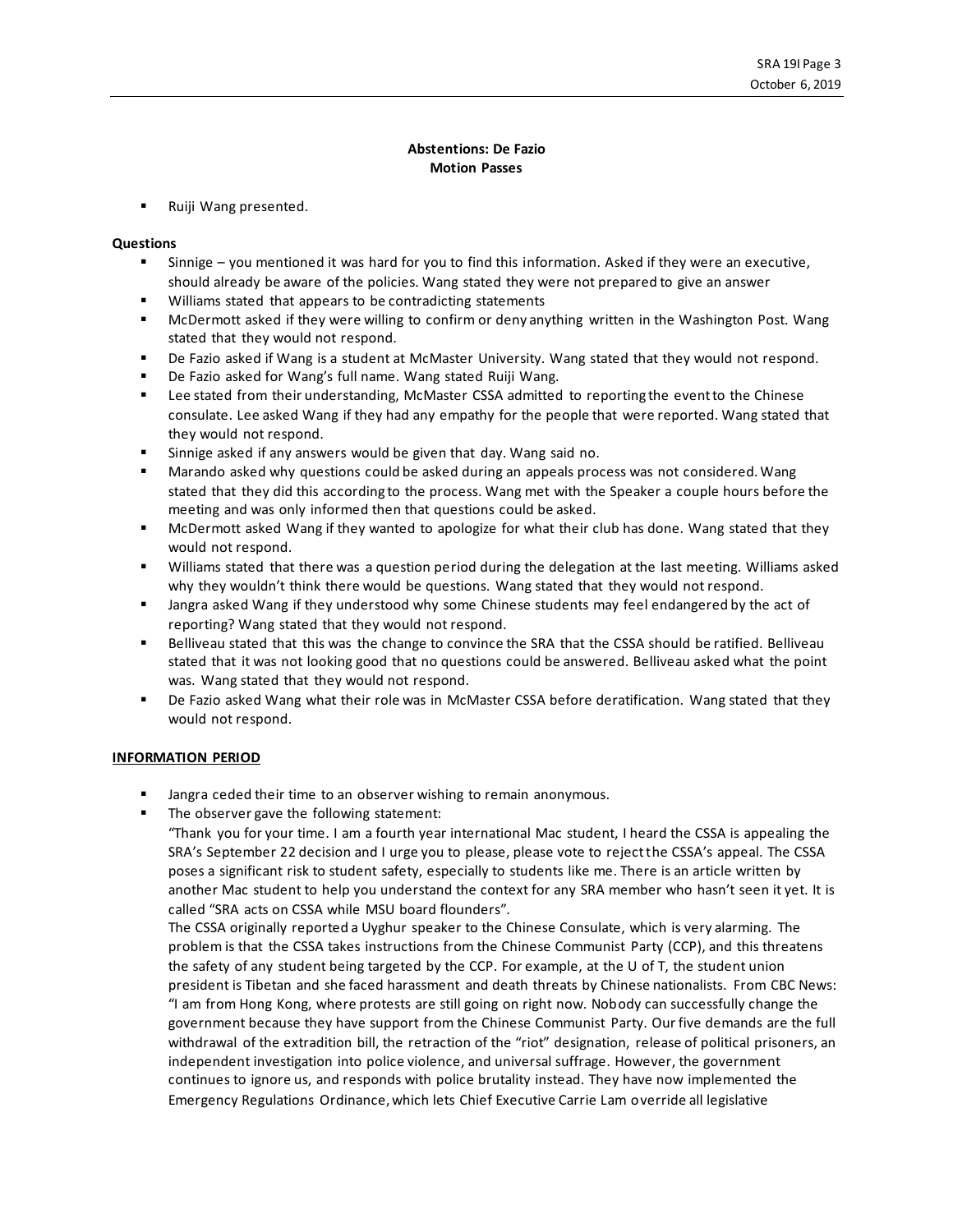procedures to execute laws such as monitoring social media, curfew orders, and arresting anyone at home without warrants.

My friends were affected by expired tear gas and they experienced police brutality. This is painful because expired tear gas impacts your respiratory system and irritates skin. My friends got itchiness and tears kept running out of their eyes for a couple hours. Another friend was arrested and beaten without access to legal or medical support. This absolutely violated human rights and the police did not admit that they hit my friend, claiming there is "no evidence".

We use different peaceful ways to protest against the CCP's oppression, such as marches, writing encouraging messages (Lennon Walls), singing in the shopping malls, help small businesses who support the protest, etc. However, the police have responded with violence. Two students were shot by real guns, many people got injured, and students were arrested because they spoke up.

Despite our protests, nothing got the government's attention. They are not willing to make any changes, and police again and again deny their violence towards protestors. These examples demonstrate how the Chinese government violates basic human rights and their ambition to expand their dictatorship. Instead of listening to us, they respond with violence and oppression.

You may ask "How does this relate to Mac students?" If Chinese students are allowed to report people to the CCP, that puts anybody opposed to the CCP at risk. The CCP is behind all of this. They are the ones putting Uyghurs in concentration camps in Xinjiang, they are the ones who refuse to accept the protest demands in HK. If the CSSA is acting as a branch of the CCP here at McMaster, then that can be very harmful to Uyghur, Tibetan, Hong Kong, and Chinese students here.

I was thinking for so long: Should I come today and speak to the SRA in person? Maybe it would be more powerful and persuasive to raise my concerns in person about how the CCP tries to silence those who want to speak up. I will still be fighting against the CCP, and believe in what I believe. Resilience is important to show totalitarian regimes that we are still fighting against them. I chose to wear a mask today because I do not feel safe here at Mac or in Canada to speak freely. If we are reported to the Chinese government, then our family back home could face serious consequences, and so could we, if or when we go back. Therefore, please consider the vote carefully, since it would seriously affect students' safety here at McMaster University.

You may see this as simply a difference of political opinion but if that was the case there would be no need for me to be here like this today. Or for an SRA member to have whispered earlier that this shou ld have been a closed session meeting.

But I understand that this is the narrative being pushed so while I do not agree fair enough let us look at the FACTS.

It is a fact that the CSSA said in their statement, 我們也在12日早晨即向中國駐多倫多總領館進行了通 報 – 'On the morning of Feb 12, we notified the Chinese consulate in Toronto.'

They also said that, 我們將密切關注事件發展,相關進展將適時更新– 'We will closely monitor future developments and provide updates in a timely manner'

It is a fact that international media, the US government report, and Human Rights Watch all confirmed that these fears are widespread

It is a fact that I cannot stand in front of you today without being intimidated and showing my face, because of how the CSSA said they would monitor the situation.

Finally, as you can hear from my words today, the CSSA does NOT represent all Chinese students."

- Sinnige stated they were forming a task force on Victoria Scott's recommendation to put forward a policy and proposed motion to form an international students committee. Sinnige asked Assembly members to get in touch with them if they were interested in helping out.
- **EXED Sinnige advised that the SRA Accessibility Survey opened at 9am. Sinnige asked Assembly members to** promote it up until October 27.
- Au-Yeung announced that SRA transparency week was taking place from October 21-October 24.
- Williams announced that the SRA video was expected to follow the transparency week.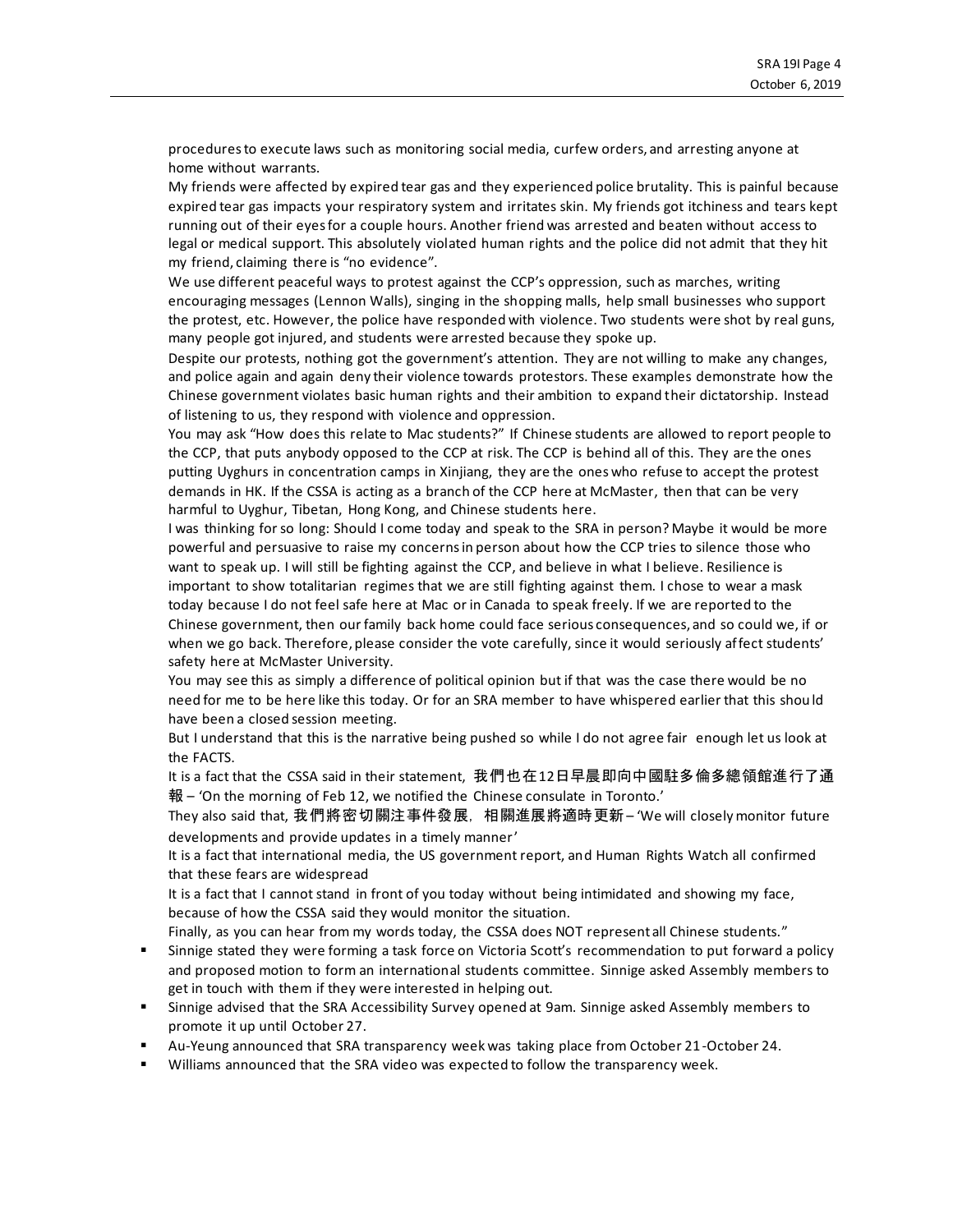# **REPORT PERIOD**

#### **1. Nursing – Homsi presented**

■ Homsi summarized the report.

# **2. Science – Reddy presented**

■ Reddy summarized the report.

# **3. Social Science – Lee presented**

▪ Lee summarized the report.

#### **4. Municipal Affairs – Tse presented**

■ Tse summarized the report.

#### **Questions**

- Pagniello asked Tse to speak more to the transit plan. Tse explained that it was an ongoing project to focus on later in the semester.
- Pagniello asked if Municipal Affairs has considered lobbying Metrolinx to increase the GO Service for the Lakeshore West line. Tse explained that they were looking to improve the frequency of GO transit.

# **5. University Affairs – Hackett presented**

■ Hackett summarized the report.

# **6. Executive Board – Mesic presented**

Mesic summarized the report.

#### **7. Vice-President (Finance) – Johnston presented**

**■** Johnston summarized the report.

# **QUESTION PERIOD**

- De Fazio asked Williams when they were recording the SRA video. De Fazio ceded their time to Williams. Williams stated they planned to film Tuesday, Wednesday and Thursday.
- Pagniello asked Singh, what are the next steps concerning the CSSA considering they just came in here and stated we violated our own policies. Pagniello ceded their time to Singh. Singh stated that we should not make a decision in this meeting, because they will be able to answer questions in written form. Singh stated that he believed they made the right decision but should have the opportunity to explain why they think the SRA is wrong.
- Williams asked Marando if the MSU's policies were breached by the SRA. Marando stated that the SRA interprets the policies, and if the SRA interpreted the Clubs operating policy and determined the club should be deratified, while allowing reasonable courses of action, that is in standing with the policy.
- Sinnige asked Singh if they felt the written responses from the CSSA will be in good faith and timely. Sinnige ceded their time to Singh. Singh stated that the CSSA representatives were uninformed about the delegation process, and shouldn't be punished for that.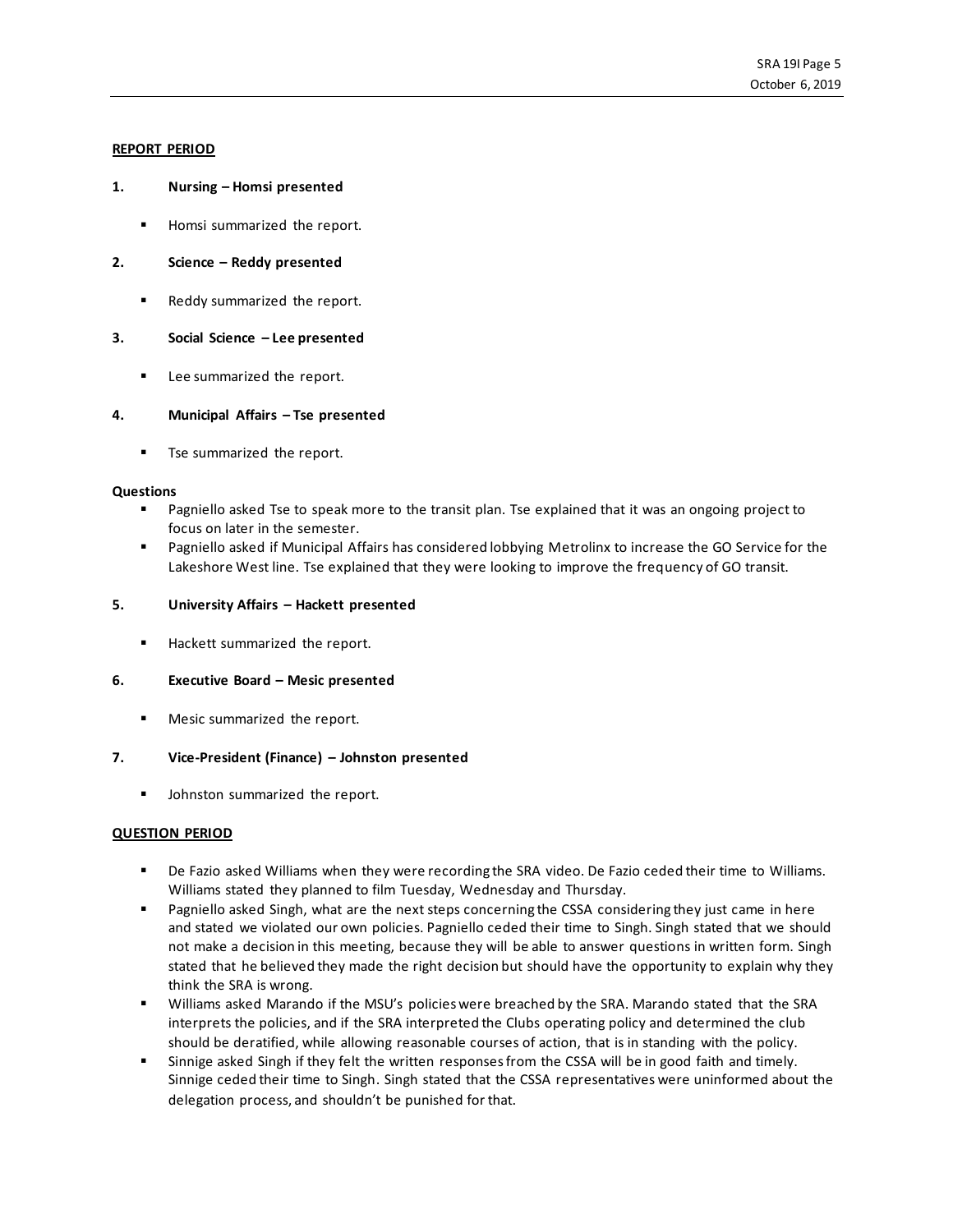- Reddy asked if questions were being sent to the Speaker or addressed at another meeting. Reddy ceded their time to Marando. Marando would like us to send them the questions and have them send written answers back, that was their request. Likely did not want to be put on the spot.
- Au-Yeung asked what the extent they knew about the procedures. Au-Yeung ceded their time to Marando. Marando stated that the appeal body would be Clubs Executive Council, but that is if the club was disbanded by Clubs Administrator. This was brought forward by SRA, and the Clubs department was not made aware of the deratification motion, so the club was not informed. was not terms of probation or deratification. For future, it was decided any department affected by an SRA agenda item will be cc'd on the circulation email.
- Au-Yeung asked Marando if that decision to cc was written in a policy. Au-Yeung ceded their time to Marando. Marando said no. There is no policy on creating an agenda.
- Williams asked what measures are put in place to ensure SRA members who want to engage with a clubs issue are given the necessary guidance. Williams stated the ball was dropped numerous times. Williams ceded their time to Marando. Marando stated that the SRA has the ability and all the contact information of the MSU departments and to consult on anything before moving forward. Marando stated that SRA members met with the Clubs department and after that meeting it was asked if there were questions or any changes to meet again. Those SRA members bringing the deratification motion forward did not inform the Clubs Department. Marando said that was fine but it did cause confusion. Marando stated that for the future, it was decided any department affected by an SRA agenda item will be cc'd on the circulation email.
- Au-Yeung asked what procedures will put in place so the CSSA are informed of the next steps. The Speaker clarified the procedure.
- Hu asked if a club that has been deratified are they allowed to use the McMaster name in their social media accounts. Hu ceded their time Marando. Marando stated yes, but that is in the control of the University, not the MSU.
- De Fazio asked Hackett if they should do a committee of the whole. De Fazio ceded their time to Hackett. Hackett stated yes, so it would give them an opportunity to flesh out the questions before the next meeting.

# **BUSINESS ARISING FROM THE MINUTES**

# **1. Close one (1) MSU Seat on Standing Committee**

**Moved** by Hackett, **seconded** by Marando that the Assembly close one (1) MSU seat on University Affairs committee.

# **Amendment**

**Moved** by Hackett, **seconded** by Marando to table the seat until SRA 19J.

Pagniello stated that they were aware there was an MSU seat open and they might have some people interested in the seat.

# **Vote on Motion**

# **Passes Unanimously**

# **BUSINESS**

# **1. Open one (1) SRA Seat on Standing Committee**

**Moved** by Hackett, **seconded** by Mesic that the Assembly open one (1) SRA seat on Internal Governance committee.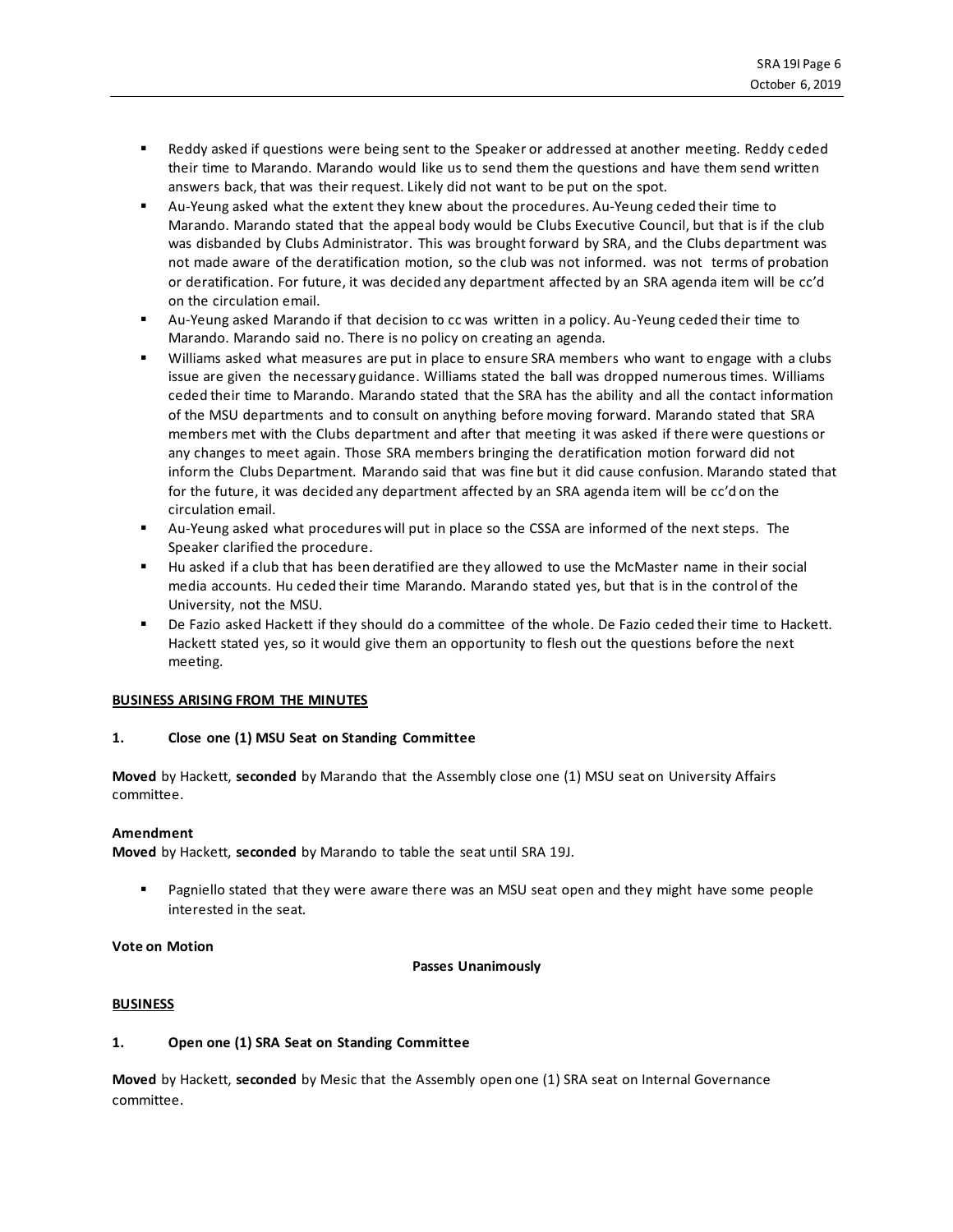# **Passes Unanimously**

# **2. Close one (1) SRA Seat on Standing Committee**

**Moved** by Hackett, **seconded** by Hu to close one (1) SRA seat on Internal Governance committee.

De Fazio nominated themselves.

# **Vote to Close**

# **Passes Unanimously**

# **3. Approval of Electoral Appeal Board Members**

**Moved** by Hackett, **seconded** by Lee that the Assembly approve the following members of the Electoral Appeal Board: Maxwell Lightstone with Dr. Greg Flynn and Dr. Nibaldo Galleguillos as the two alternates.

#### **Passes Unanimously**

# **4. Reconsider the Deratification of the CSSA**

No motion was brought forward.

#### **NEW BUSINESS**

**Moved** by Hackett, **seconded** by Singh to consider adding a 15 minute Committee of the Whole discussion.

# **Passes Unanimously**

**Moved** by Hackett, **seconded** by Singh that the Assembly enter Committee of the Whole.

#### **Passes Unanimously**

**Moved** by Johnston, **seconded** by Marando to rise and reportto the Assembly.

#### **Passes Unanimously**

#### **Rise and Report**

Johnston stated that questions were brought to the group asking about the CSSA's inability to answer certain questions. Hackett advised that there did not have to be another delegation at the next meeting. Questions should be sent to the Speaker by Tuesday. The Speaker will forward the questions to the CSSA for a written response by Tuesday, in order to have discussions at the upcoming SRA meeting on October 20. The Speaker should advised the group that the motion could be reconsidered at the next meeting. The group discussed the logistics and were comfortable with the timeline. De Fazio reminded everyone that there are students who feel unsafe on campus.

#### **TIME OF NEXT MEETING**

**Sunday, October 20, 2019 5:00pm Council Chambers, GH 111**